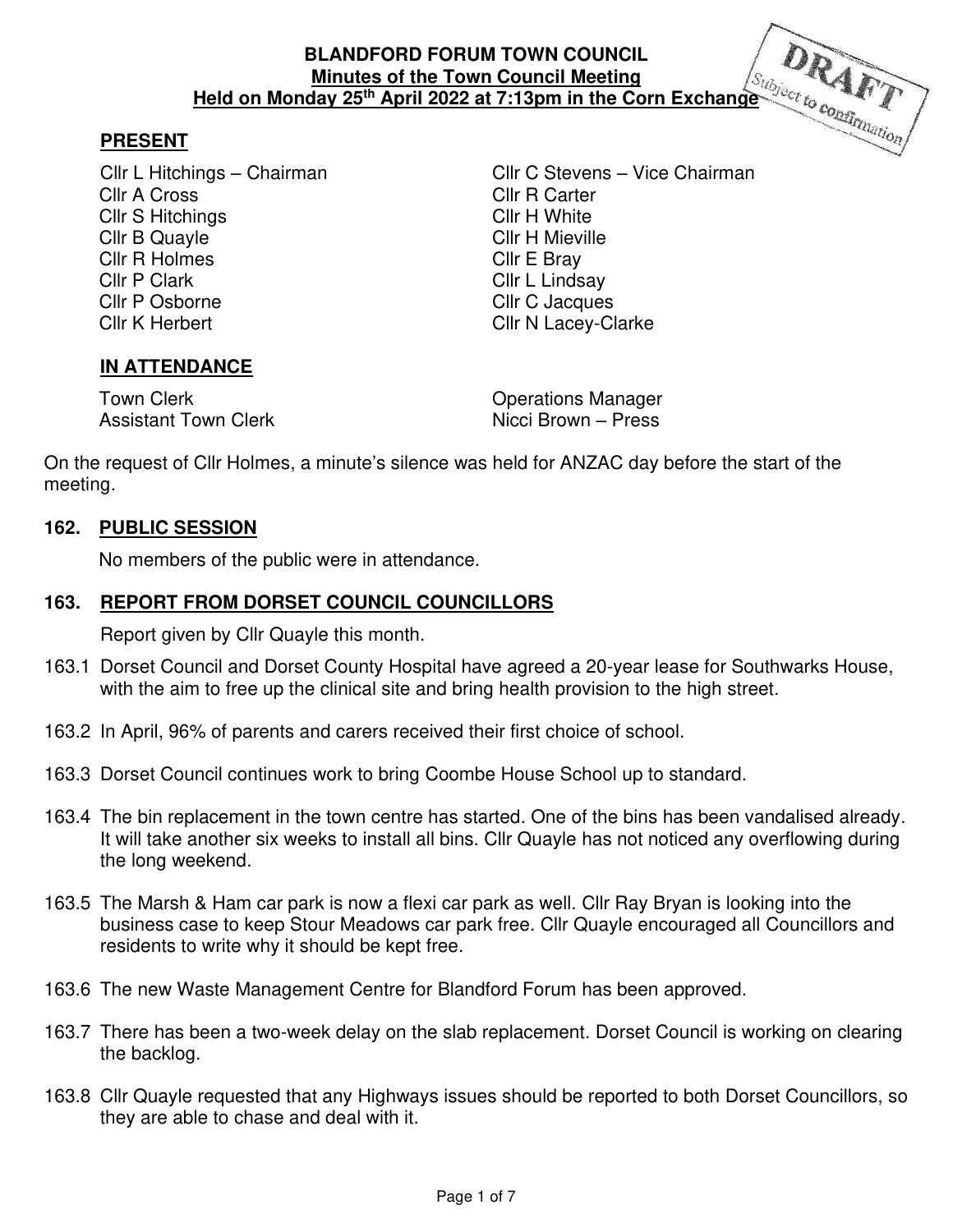# **163. REPORT FROM DORSET COUNCIL COUNCILLORS (cont.)**

163.9 Due to recent events at a Dorset Council meeting, parish and town councils are being asked to look at their security measures during meetings. Cllr Stevens reported that other towns are thinking about security measures for their meetings.

 Cllr Mieville asked about the ongoing health provision issues as well as issues obtaining prescriptions. Cllr Quayle reported that he is chasing these issues with the practice manager, and they are working through them. There is an online market available for pharmacies. He is hoping that a new license will be available to Blandford once further housing has been built.

 Cllr Cross asked about the time delay for the new Waste Management Site, as there will be an archaeological dig. Cllr Lacey-Clarke responded that there is no timeframe as they don't know what they will find yet.

 Cllr Holmes reported an overflowing dog bin along Holland Way, as well as other waste around the bin. Cllr Quayle reported that there is a back log due to Covid, but they are working on it. He asked Cllr Holmes to send an email so he can take it up with the relevant people.

 The Chairman advised that he was copied into a resident's email complaining about the service from the local chemist. The Chairman read out the following email:

I feel I have to contact you reference the service that you are providing our town of Blandford Forum, Dorset. Several years ago you bought up all the chemists in the town (much to my bewilderment that our town council allowed that to happen in itself), this of course gave you a total monopoly of the town. That gave you 3 outlets of which you have closed one leaving us with only 2. These have to serve not only the residents of Blandford Forum but also the surrounding villages. You have struggled to supply any service that is expected of such a major brand, and over recent years this has dropped far below acceptable levels. The shops themselves are dirty, dusty, unscrubbed floors, shabby ceilings and lighting, empty and dirty shelves, the list goes on. Your staff struggle to keep up with the workload, so therefore your staffing levels need to improve. I do have sympathy for them as they simply cannot keep up. Just one example being is the supply and collecting of prescriptions. I choose to collect a paper copy of my prescription from my doctors and personally take it to the chemist where I have waited for it to be made up, on average taking 20 -30 minutes, however the last few months I have been given a waiting time of 1 - 1 1/2 hours or asked to come back the next day! This to you may be acceptable but bearing in mind I live in one of the surrounding villages this means a second journey into town which doubles the fuel, parking and my valuable time.

This is totally unacceptable and must be improved, you can no longer use the excuse of covid for the waiting or staffing level. I suggest a deep clean of both premises, improved stocking levels and staffing levels. *For an outlet supplying medical supply's it needs* to be brought up to standard.

# **164. APOLOGIES**

None

# **165. TO RECEIVE ANY DECLARATIONS OF INTEREST AND REQUESTS FOR DISPENSATIONS**

None had been submitted.

# **166. MINUTES OF THE TOWN COUNCIL MEETING HELD ON 28TH MARCH 2022**

 It was PROPOSED by Cllr Jacques, SECONDED by Cllr Holmes and AGREED (15 in favour, 1 abstention) that the Minutes be APPROVED and SIGNED.

Cllr Bray left the meeting at 7.50pm.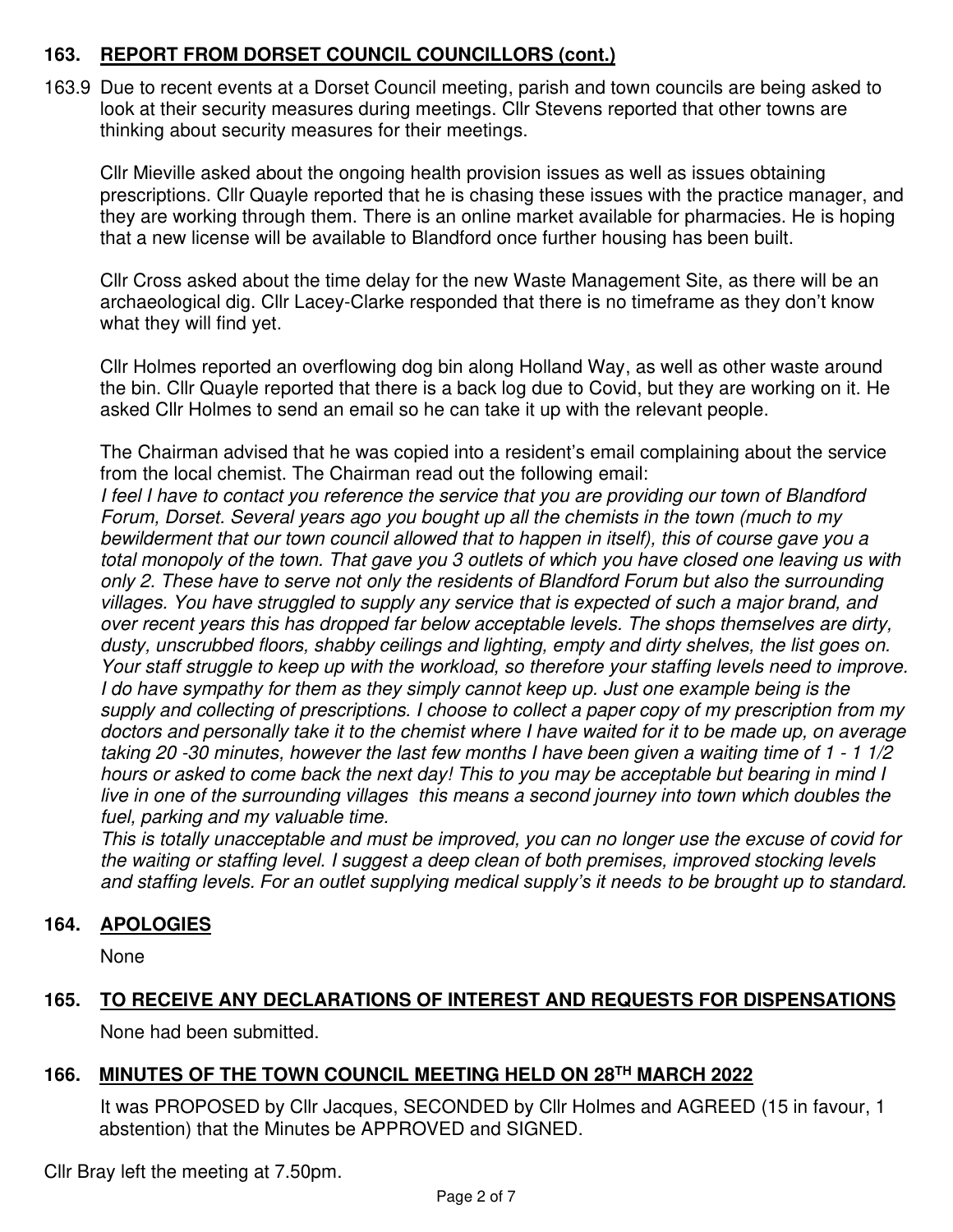# **167. TOWN CLERK'S REPORT & CORRESPONDENCE**

The paper was noted (see Appendix A)

# 167.1 Paving Slabs

In his capacity as a Dorset Councillor, Cllr Quayle has asked if the Town Council can store the unique, inscribed paving stones which are installed at points throughout the town. The Operations Manager has said that they can be stored in the Allotment compound until they can be re-instated by Dorset Council. During the meeting Cllr Quayle clarified that these are not the inscribed slabs, but are the ones with fossils contained within them. These will be stored by the Town Council until a use can be found for them locally.

- 167.2 Blandford Boxing Club David Pardoe has written to update the council that they are still looking for a space to rent. They are waiting to hear back about a place they have been in communication about. They are finding it hard to find any appropriate empty spaces but are still looking.
- 167.3 Recruitment Update At the time of writing, there has been little interest in the council's current vacancies.
- 167.4 Badger Cross When the council was distributing the wildflower seeds, a resident asked if they could scatter seeds on the area at Badger Cross that was part-concreted following the traffic light works. The office replied to say they would ask Dorset Council's permission, which was forthcoming. However, the ground is so heavily compacted, and mixed with concrete, that it will not take the seed. Because the area is an eyesore, and the Town Council's planter is located there, it was agreed that a site meeting would be held with the BFTC, Rangers and DC Cllr Lacey-Clarke to see what we can all do to improve it. This has been scheduled for 26<sup>th</sup> April 2022.
- 167.5 Archbishop Wake Primary School Pupils from the school have sent letters to the council regarding single use plastic to help practice their persuasive skills. These have been shared with Councillors and a response has been sent to the school.
- 167.6 Corn Exchange The Operations Manager arranged for the tiles behind the boarding in the Corn Exchange to be exposed, ready for the meeting with the consultants on 14<sup>th</sup> April 2022. Photos have been taken and IPA is preparing a press release. Unfortunately, there is evidence of frequent visits to the Town Hall and Corn Exchange roofs and one piece of graffiti states that 'you will never catch us, c"£\$s', possibly in response to the antivandal paint that has been added. In addition, 80 tiles were recently replaced by a roofer.
- 167.7 Footfall Monitoring Device The data for the week commencing 4<sup>th</sup> April 2022 is shown overleaf. These statistics will be saved and shared with Councillors on a regular basis. The data in the Headlines section has been queried and an updated report is expected.
- 167.8 Persimmon Transfer By way of update, the Town Council's solicitor has written to confirm that: I have received some title documents from *Persimmon's solicitor in respect of the title query we*  had raised with them (to establish the extent of any rights granted to third parties over the public open space when neighbouring residential plots were sold off during previous phases). I am in the process of reviewing these and will let you know as soon as this point is satisfied.

# **168. CIVIC REPORT**

The paper was sent to Councillors via email.

# **169. RECOMMENDATIONS AND RECEIPT OF MINUTES**

None.

Cllr Bray returned to the meeting at 7.55pm.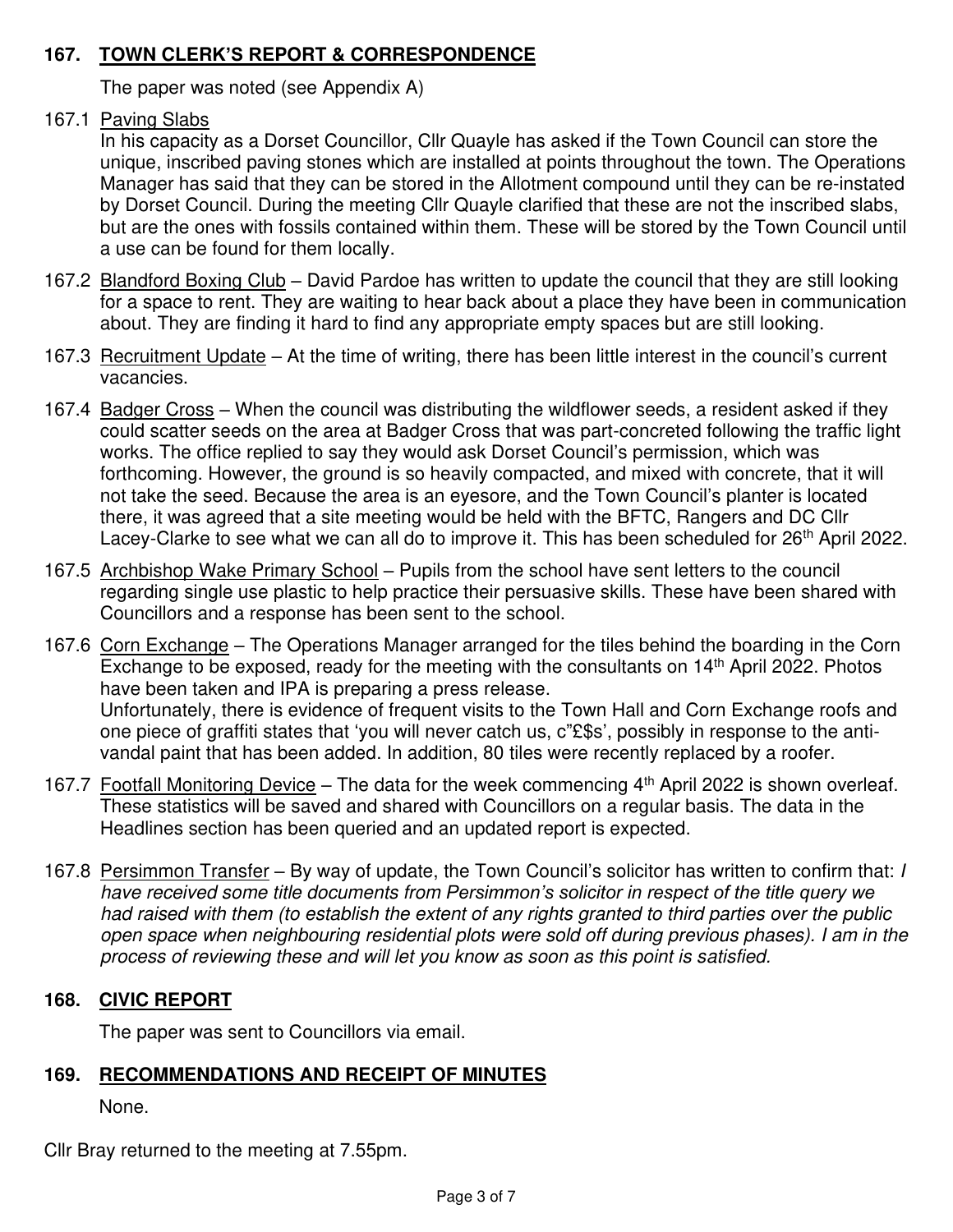# **170. TO RECEIVE AND CONSIDER THE PROPOSALS FROM THE WORKING GROUP FOR THE CHRISTMAS LIGHTS IN THE TOWN CENTRE AND WOODHOUSE GARDENS**

The paper was noted (see Appendix B).

It was PROPOSED by Cllr L Hitchings, SECONDED by Cllr Stevens and AGREED (15 in favour, 1 abstention) that

### **The Town Council agrees that**

- **£2,266.30 is spent on existing contractors to provide the lighting for a reduced period of hire 1/12/22-1/1/2023 in Woodhouse Gardens.**
- **There is no further purchase or hire of expensive decorations for the gardens, but officers explore what is available either online or locally to purchase up to a maximum of £500 to enhance the display (e.g., Inflatable items to appeal to younger people).**
- **Proceed with hiring the lights for this year due to storage issues then reassess the situation once works to the Corn Exchange are completed, and the storage situation is clearer. Councillors could then decide if they wish to purchase and store the lights and just pay for installation.**
- **Increase requested donation from local businesses to £15+VAT (from £10 + VAT) to help pay for the increase in lighting and associated expenditure.**
- **Relocate blue & white column lights from footfall monitoring device column x 1 in the Market Place, West Street entrance x 2 & East Street entrance x 2 to Tabernacle (4T86, 5T86, 2T86) and Church Lane (2C194, S2C194).**
- **Purchase the Bannière Quadrille design for the East and West Street entrances to the town (x2 at each entrance to replace the relocated blue and white column lights). This is subject to SSE approving their weight.**
- **Officers to seek quotes for crib scene, share with church for views and ask for storage space.**
- **The Town Council agrees that any street lighting expenditure comes from the DC Highways budget line and other expenditure comes from Christmas Town Decorations and Town Improvements (Expenditure Authority: General Power of Competence, Localism Act 2011, S1-8).**

**ACTION: TOWN CLERK**

# **171. TO CONSIDER THE PURCHASE OF AN APP AND ASSOCIATED DEVICES FOR RECORDING HEALTH AND SAFETY CHECKS INSTEAD OF THE PAPERWORK SYSTEM**

The paper was noted (see Appendix C).

It was PROPOSED by Cllr L Hitchings, SECONDED by Cllr Stevens and AGREED (15 in favour, 1 against) that

**The Town Council agrees to expenditure of up to £2,500 during this financial year using budget line Health & Safety and delegate the matter to the R&A Committee (Expenditure Authority: General Power of Competence, Localism Act 2011, S1-8).** 

**ACTION: TOWN CLERK**

# **172. TO CONSIDER EXPENDITURE AUTHORITY FOR TWO LAPTOPS**

The paper was noted (see Appendix D).

It was PROPOSED by Cllr L Hitchings, SECONDED by Cllr Lacey-Clarke and AGREED unanimously that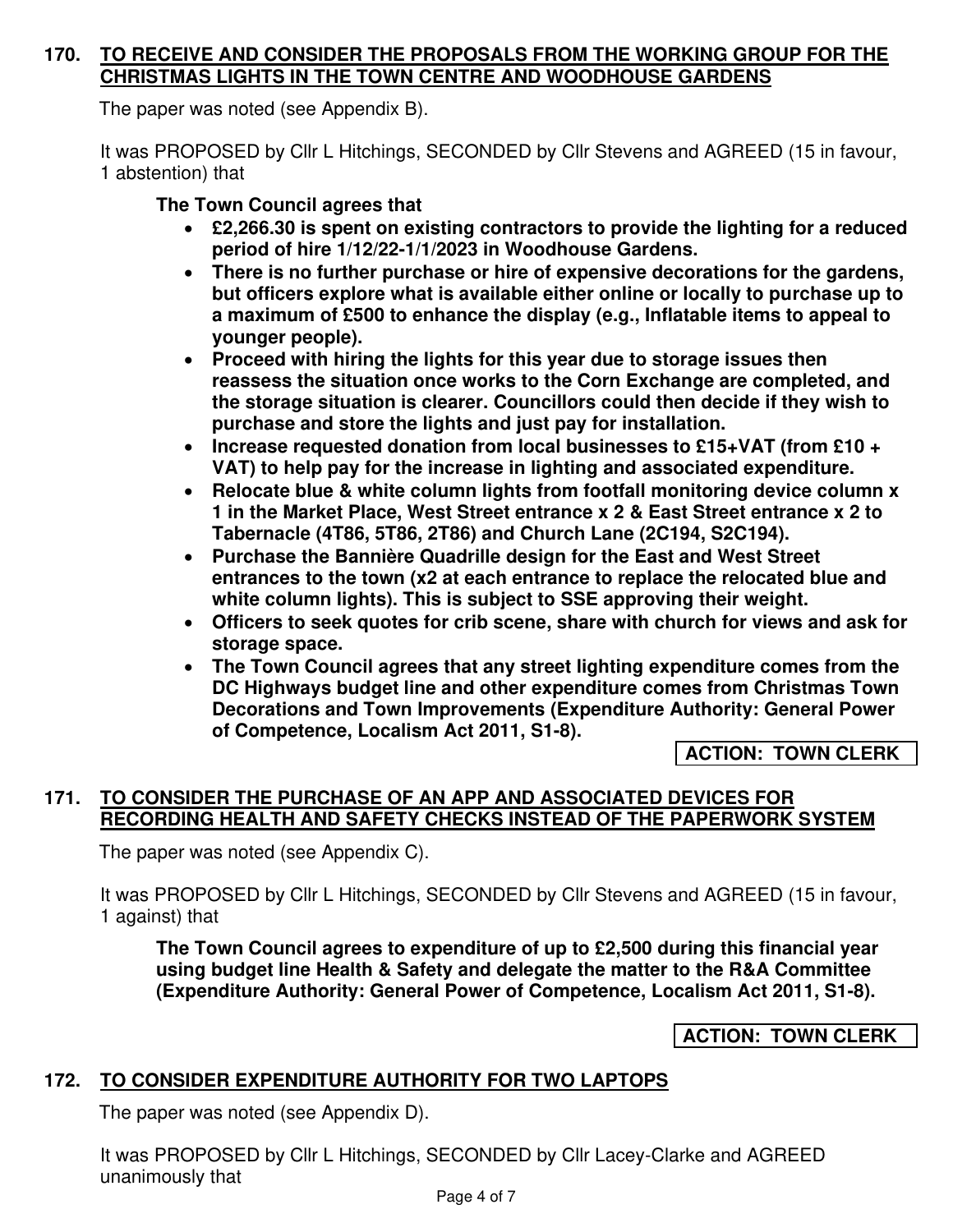# **172. TO CONSIDER EXPENDITURE AUTHORITY FOR TWO LAPTOPS (cont.)**

**The Town Council approves expenditure authority of £1,110 for the purchase of one replacement laptop and one new laptop using IT equipment accruals budget line 1300. ESET Licenses at £43.79 will also be required and a new mailbox and email address at £12 a month for the additional Office 365 license (Expenditure Authority: General Power of Competence, Localism Act 2011, S1-8).** 

**ACTION: TOWN CLERK**

Cllr Herbert left the meeting at 8.15pm and returned at 8.17pm.

#### **173. TO RECEIVE AN UPDATE AND CONSIDER ANY REQUESTS FROM THE:**

173.1 Neighbourhood Plan Working Group – Blandford +

Cllr Lindsay left the meeting at 7.23pm.

173.1.1 To consider the Neighbourhood Plan modification project

It was PROPOSED by Cllr L Hitchings, SECONDED by Cllr Holmes and AGREED (13 in favour, 1 against) that

**The Town Council agrees to proceed with the Modifications Project and Option 1 and to fund its portion of the modification project of £18,228 + VAT, if the grant application is not successful. If the grant application is successful, the expenditure of £1806 + VAT is approved (Expenditure Authority: General Power of Competence, Localism Act 2011, S1-8).** 

**ACTION: TOWN CLERK**

Cllr Lindsay returned to the meeting at 7.27pm.

It was PROPOSED by Cllr Carter, SECONDED by Cllr Cross and AGREED unanimously that

#### **The Town Council agrees to include a town centre vision in the modified plan.**

#### **ACTION: TOWN CLERK**

#### 173.2 BFTC Commemoration Group

Cllr Carter visited the Dorset Archive Centre but did not find anything suitable for the forthcoming exhibition. With the assistance of the Town Clerk, they are in the process of purchasing a film about Blandford.

173.3 Climate Change & Biodiversity

Cllr Osborne thanked the Town Clerk for her support during his day in the office looking at the carbon footprint of the Town Council.

173.3.1 To consider council support and involvement in the Highways for Hedgehogs campaign

The paper was noted (see Appendix E).

It was PROPOSED by Cllr Lacey-Clarke, SECONDED by Cllr Quayle and AGREED (15 in favour, 1 against) that

**The Town Council agrees to support this scheme and purchases a box of 50 hedgehog highway surrounds at a cost of £150, and distributes them to residents for free as with the wildflower seeds giveaway, to raise awareness and help protect biodiversity (Expenditure Authority: General Power of Competence, Localism Act 2011, S1-8).** 

#### **ACTION: TOWN CLERK**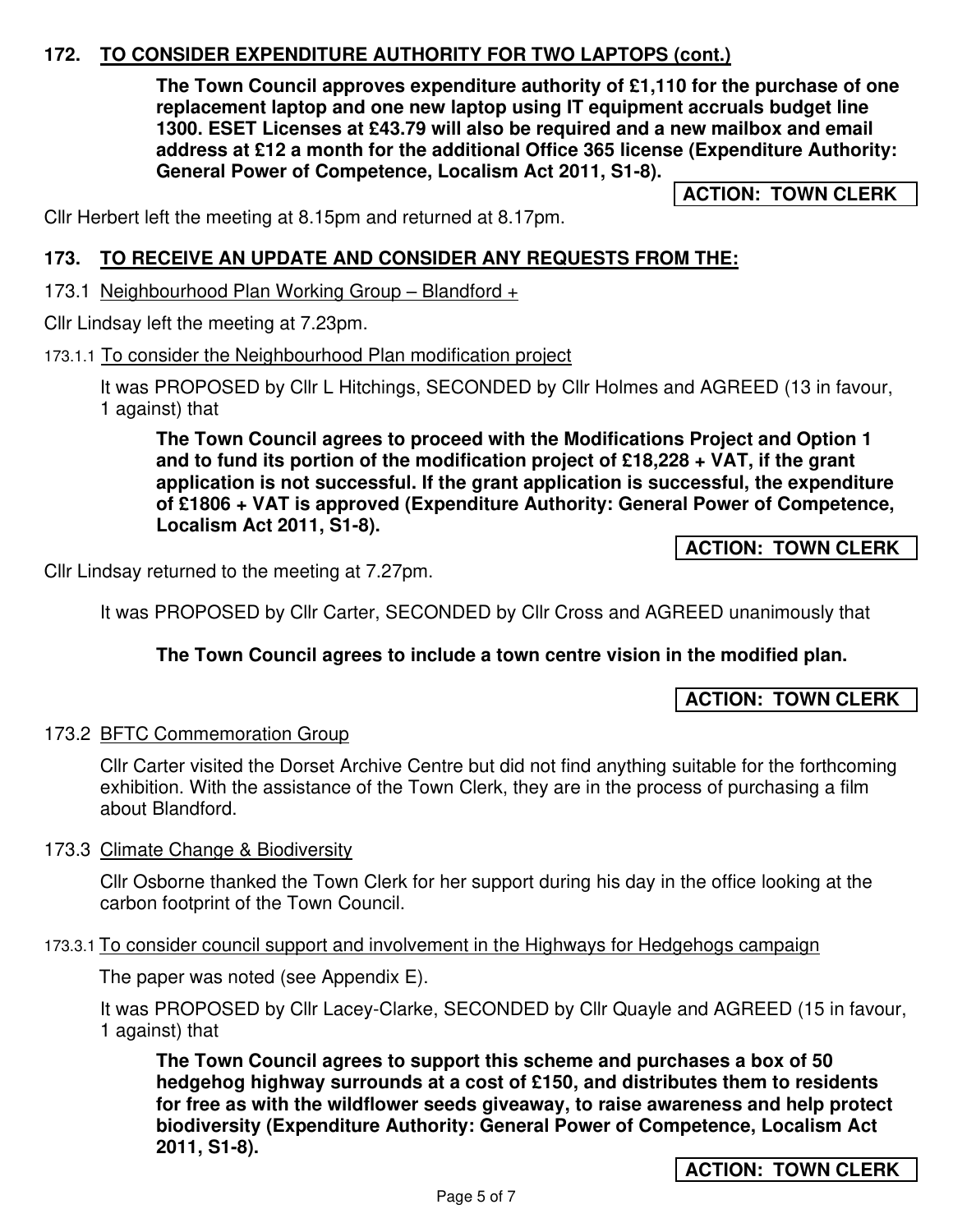### **173. TO RECEIVE AN UPDATE AND CONSIDER ANY REQUESTS FROM THE (cont.):**

#### 173.4 Dorset Council Grant to support the Market Area Enhancement Project

Cllr Stevens had no update.

#### 173.5 The Queen's Platinum Jubilee Working Group

Cllr Stevens reported that banners are being ordered to advertise the event. He is hoping that Councillors will attend the Thanksgiving Service on Friday 3rd June as Mayor's from other towns and the MP are attending.

#### **174. TO RECEIVE AN UPDATE ON STRATEGIC PLAN PROJECTS**

The report was noted.

### **175. REPORTS FROM COMMUNITY AND LOCAL ORGANISATIONS**

None were received.

#### **176. CONFIDENTIAL**

It was PROPOSED by Cllr Holmes, SECONDED by Cllr Quayle and AGREED unanimously that

### **The public and press may be excluded from the meeting on the grounds that publicity might be prejudicial to the public interest as per the Public Bodies (Admission to Meetings) Act 1960.**

The Chairman decided to take a break at 8.57pm and resumed the meeting at 9.02pm.

# 176.1 To consider nominations to present a certificate of appreciation to members of the community

#### Nomination A

It was PROPOSED by Cllr Lacey-Clarke, SECONDED by Cllr Lindsay and AGREED unanimously that

# **The Town Council accepts the nomination for A.**

#### Nomination B

It was PROPOSED by Cllr Holmes, SECONDED by Cllr Lacey-Clarke and AGREED unanimously that

**The Town Council accepts the nomination for B.**

#### Nomination C

It was PROPOSED by Cllr Lindsay, SECONDED by Cllr Holmes and AGREED unanimously that

# **The Town Council accepts the nomination for C.**

### Nomination D

It was PROPOSED by Cllr Lindsay, SECONDED by Cllr Clark and AGREED unanimously that

# **The Town Council accepts the nomination for D.**

**ACTION: TOWN CLERK** 

# **ACTION: TOWN CLERK**

# **ACTION: TOWN CLERK**

**ACTION: TOWN CLERK**